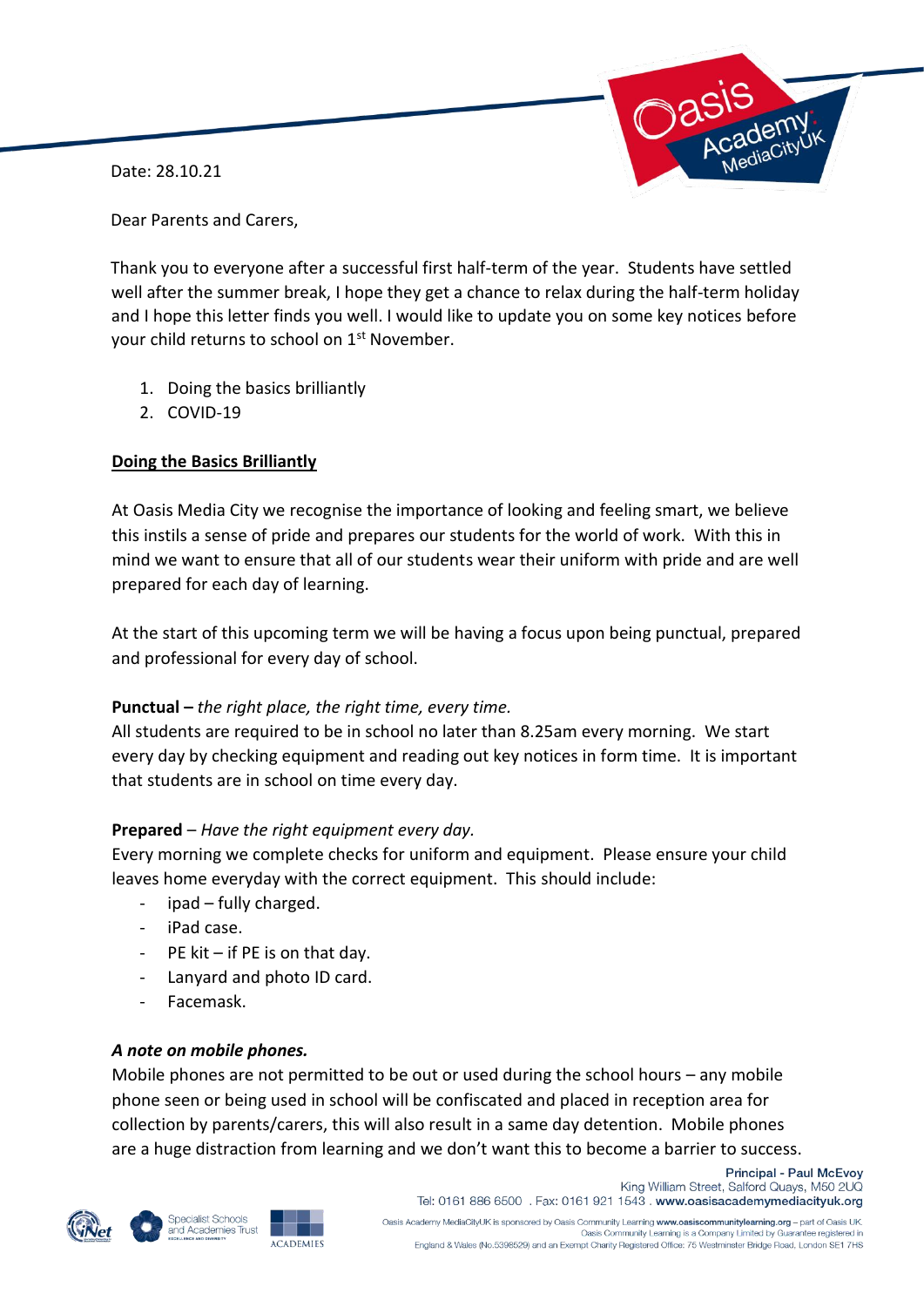

#### **Professional** – *Wearing our full uniform with pride.*

All students are expected to wear full uniform every day to school. Uniform must be worn according to the academy uniform policy as follows:

- Black blazer with academy badge.
- Black tailored trousers or the black **Oasis pleated skirt.**
- White shirts that are tucked in at all times.
- Academy tie.
- Black flat-soled footwear (no boots)
- White or black ankle socks.

Please note that:

- Facial piercings, including tongue piercings, are not allowed.
- False/acrylic and painted nails are not permitted
- Only natural hair colours are acceptable, no tramlines or extreme hairstyles will be permitted. Headbands and bobbles should be black.
- Earrings are allowed but must be a small stud.

More information about our uniform expectations can be found by clicking [here:](https://www.oasisacademymediacityuk.org/academy-life/uniform)

In addition to the above we will be focussing our efforts this half term on catching the students do the right thing. We want to recognise and celebrate the success of our students and will be putting in place the following plus much more:

- Principal's Tea
- Book of excellence
- Rewards trip launch
- Random rewards
- Student recognition in assembly
- Student 9 habits nominations.
- Post cards.

We have the highest of expectations for each and every one of our students and really appreciate your support in enabling this to happen.



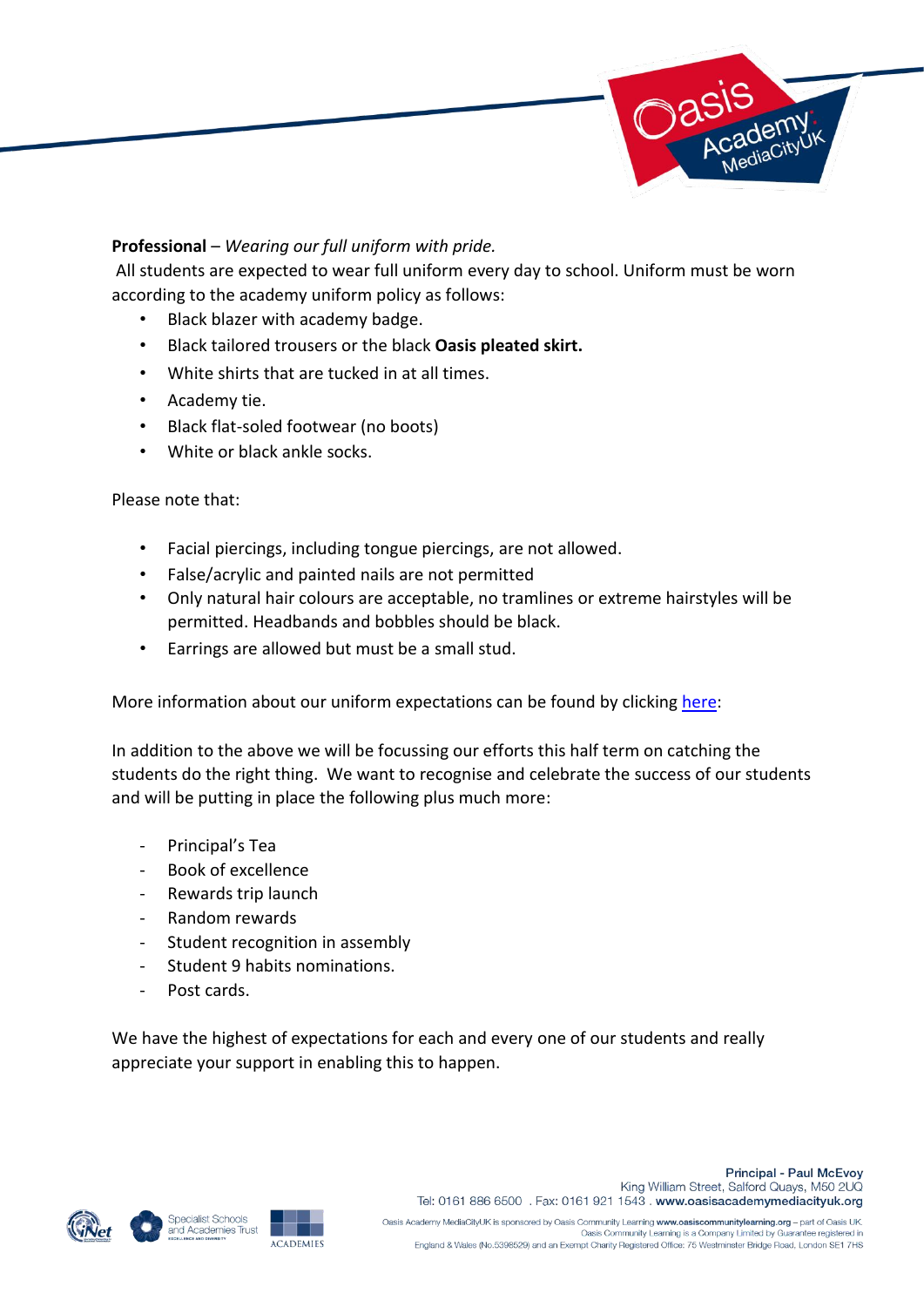

#### **COVID-19**

As you may know the number of confirmed Covid-19 cases across the country is rising. Therefore, we must continue to follow the precautions we have in place carefully such as the wearing of facemasks in communal areas. By taking care now, we reduce the risk of Covid-19 spreading in the school and the necessity to increase precautions or return to remote learning.

As you may know the number of confirmed Covid-19 cases across the country is rising. Therefore, we must continue to follow the precautions we have in place carefully. By taking care now, we reduce the risk of Covid-19 spreading in the school and the necessity to increase precautions or return to remote learning.

#### **Before returning to school**

To ensure we have a smooth return to school:

- 1. Please ensure your child is well, and has not:
	- Got a high temperature, or
	- Got a new, continuous cough, or
	- Lost their sense of smell or taste or it's changed
- 2. Please can all students (who consent) ensure that they take a lateral flow test the day before returning to school for the new half-term.

If your child has run out of lateral flow tests they can be [ordered for free here](https://www.gov.uk/order-coronavirus-rapid-lateral-flow-tests) or by searching 'gov.uk order rapid lateral flow tests.' Anyone with a positive lateral flow test result should self-isolate and request [a free PCR test by clicking here,](https://www.gov.uk/get-coronavirus-test) or by searching 'gov.uk coronavirus test' to check if they have COVID-19. Whilst awaiting the PCR result, they should continue to self-isolate.

If the PCR test is taken within 2 days of the positive LFD test, and is negative, it overrides the self-test LFD test and the pupil can return to school, if the individual doesn't have COVID-19 symptoms.

Over the next half-term we will continue with all of our existing precautions, including:

- Everyone will wash their hands thoroughly and often.
- We will follow good hygiene around sneezing, using and then disposing tissues safely.
- We will have a thorough cleaning schedule with regular cleaning equipment and a focus on frequently touched areas.
- We will ensure that the school is well ventilated.
- Pupils and staff must not come to school if they have symptoms of Covid, have had a positive test, or are required to quarantine. King William Street, Salford Quays, M50 2UQ Tel: 0161 886 6500 . Fax: 0161 921 1543 . www.oasisacademymediacityuk.org





Oasis Academy MediaCityUK is sponsored by Oasis Community Learning www.oasiscommunitylearning.org - part of Oasis UK. Oasis Community Learning is a Company Limited by Guarantee registered in England & Wales (No.5398529) and an Exempt Charity Registered Office: 75 Westminster Bridge Road, London SE1 7HS